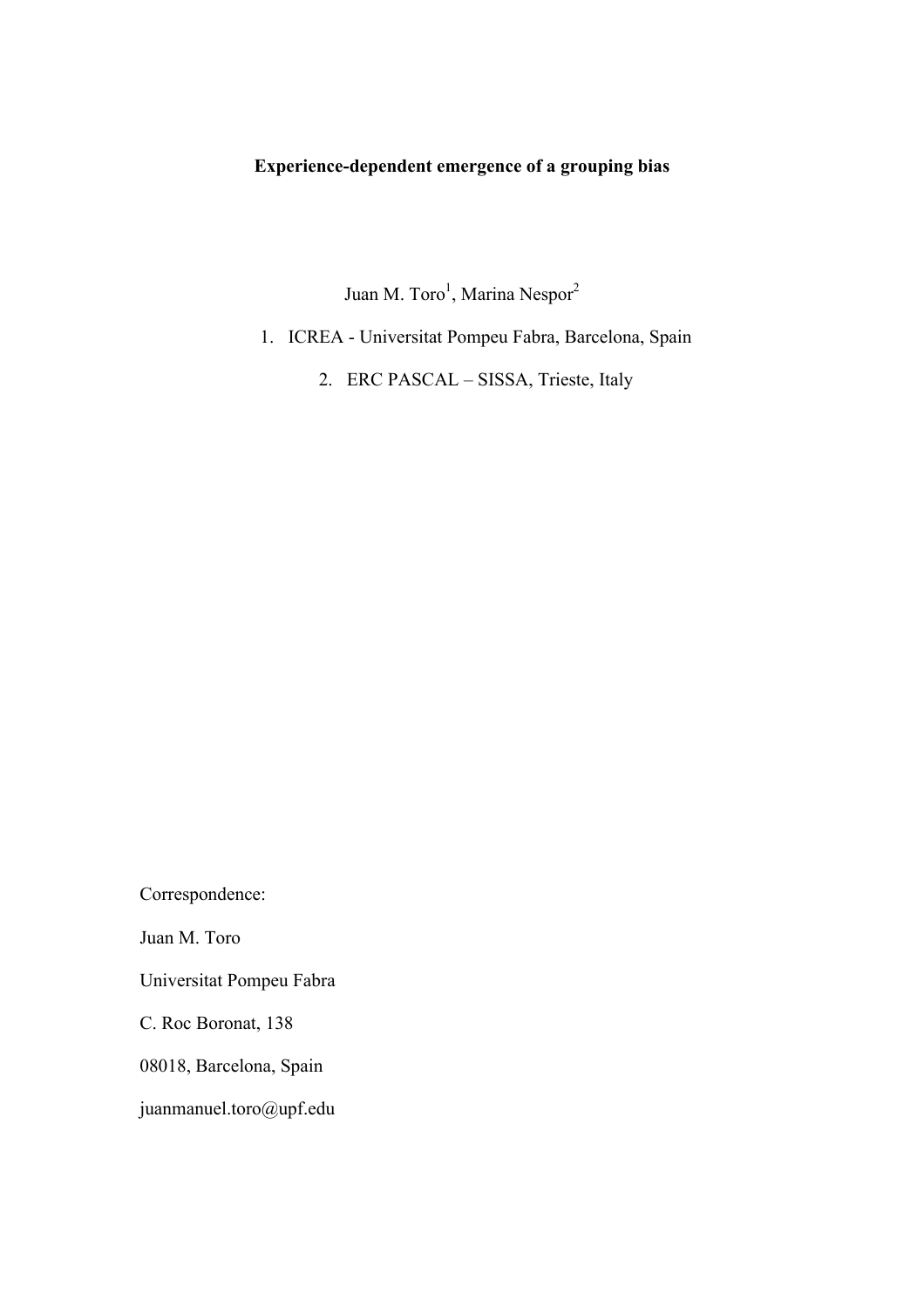#### **ABSTRACT**

Humans share with non-human animals perceptual biases that might form the basis of complex cognitive abilities. One example comes from the principles described by the Iambic-Trochaic Law (ITL). According to the ITL, sequences of sounds varying in duration are grouped as iambs, while sequences varying in intensity are grouped as trochees. These grouping biases have gained much attention because they might help pre-lexical infants bootstrap syntactic parameters (such as word order) in their language. Here we explore how experience triggers the emergence of perceptual grouping biases in a non-human species. We familiarized rats with either long-short or short-long tone pairs. We then trained the animals to discriminate between sequences of alternating and randomly ordered tones. Results showed animals developed a grouping bias coherent with the exposure they had. Together with results observed in human adults and infants, these results suggest that experience modulates perceptual organizing principles that are present across species.

Keywords: Iambic-Trochaic Law, perceptual bias, experience, rats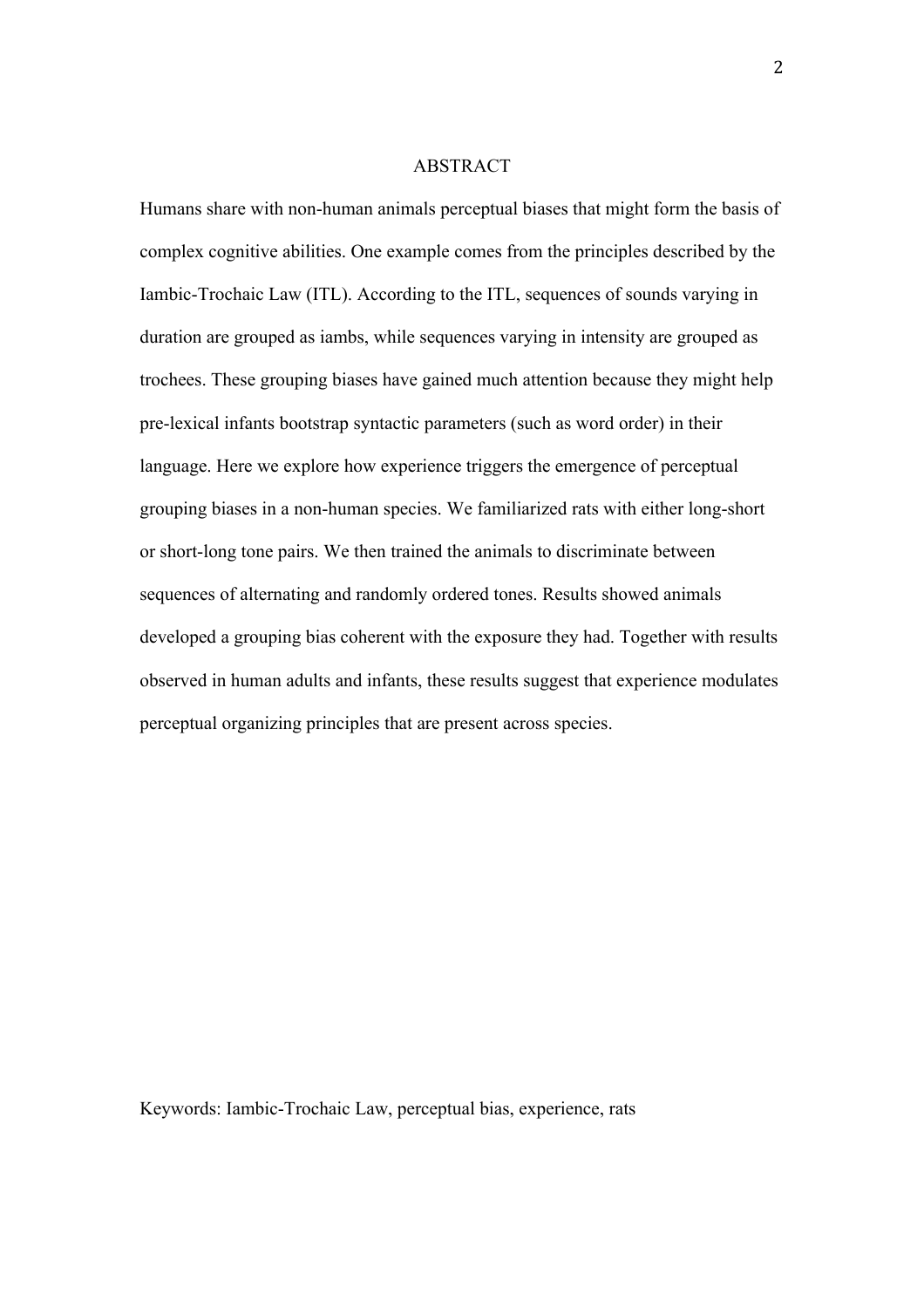#### **1. Introduction**

To make sense of the world, human as well as non-human animals utilize a series of perceptual organizing principles that help them interact with the environment in an organized manner. For example, recently hatched chicks already display a behavior compatible with the Kanizsa illusion: if reared in the presence of a partially occluded object, they will later prefer a complete version of the object even if they have never seen it before [1]. In the auditory modality, cotton-top tamarin monkeys complete information lacking in conspecific calls, in a phenomenon similar to phoneme restoration in humans. They respond to artificially modified calls just as they respond to intact calls [2]. A key question in comparative cognitive research is to understand how these organizing principles emerge. In the present study we focus on the grouping biases described by the Iambic-Trochaic Law, and explore how the appropriate experience might help to develop them.

The Iambic-Trochaic Law (ITL) was first proposed in the music domain [3] and describes how sequences are grouped depending on specific cues. According to the ITL, sequences varying in duration are grouped as iambs, with the strong element at the end of the sequence. Sequences varying in intensity are grouped as trochees, with the strong element at the beginning of the sequence. Recently, research on the ITL has gained much attention because the general grouping principles it describes have been found to apply to speech at the phrasal level [4], where pitch in addition to intensity has been shown to characterize trochaic prominence, and might be at the root of how human infants bootstrap complex syntactic regularities in speech. At the phonological phrase level, in fact, trochaic rhythm characterizes object – verb languages, and iambic rhythm characterizes verb – object languages, (e.g. [5]).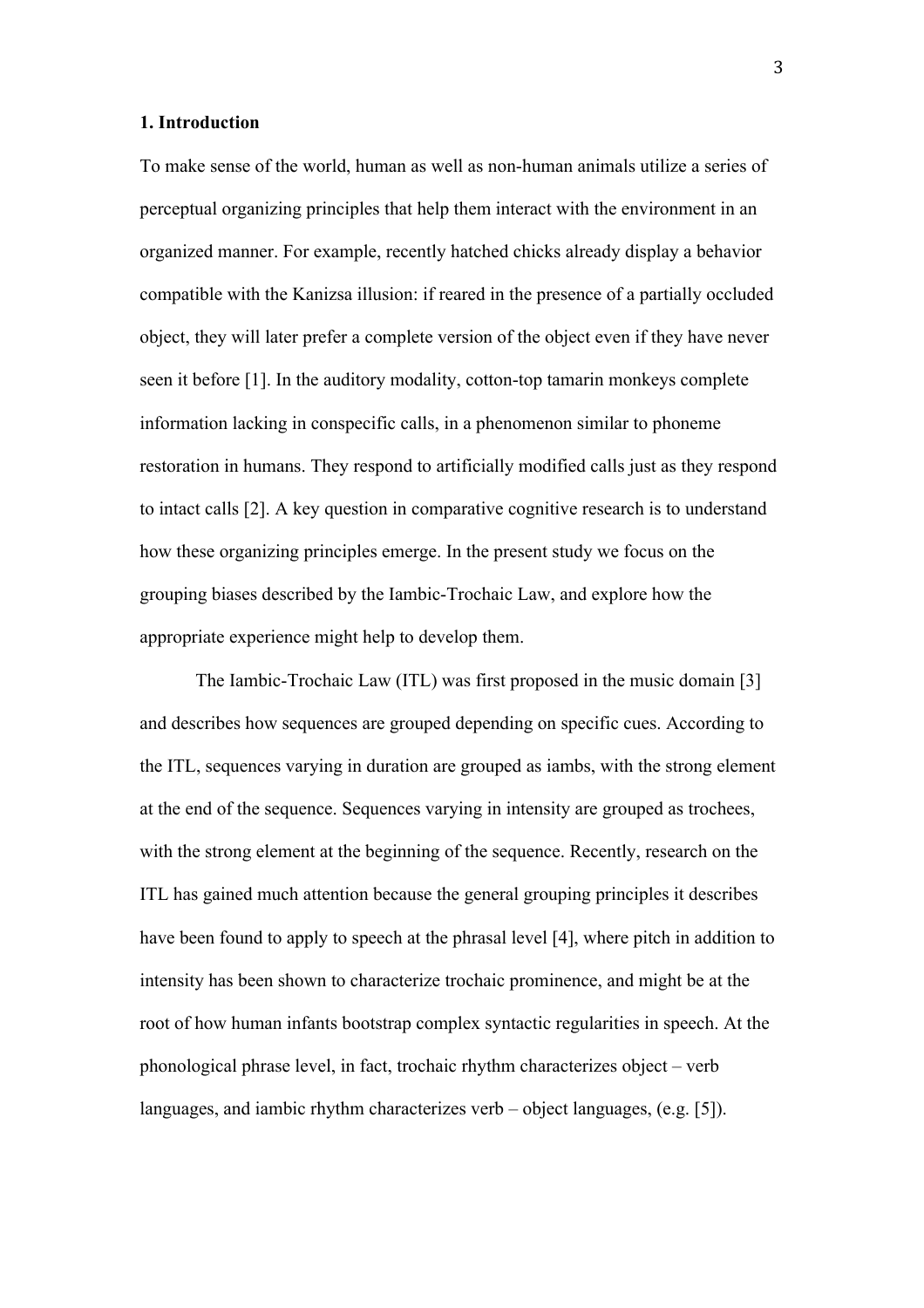Extensive experimental work has demonstrated that human adults and infants (e.g. [6, 7, 8, 9, 10]) group sequences according to the ITL.

However, there seem to be different timelines and conditions for the iambic and the trochaic grouping principles to emerge. Trochaic grouping has been observed from very early ages and across different linguistic backgrounds (e.g. [7, 8]). Iambic grouping on the contrary appears only after 7 months of age (e.g. [9, 11]), and it might be modulated by the listener's native language [11, 12, 13]. This suggests that experience likely plays a central role in the development of the iambic grouping principle. More central to the present study, there is no evidence that the iambic bias is present in non-human animals. It has been shown that when rats are presented with sequences varying in pitch, they group them as trochees. However, when rats are presented with sequences varying in duration, there is no evidence for any grouping [14]. This raises the question of whether a non-human animal might develop this grouping bias if given the appropriate experience. Here we tackle this issue by exploring how the iambic grouping bias develops depending on experience.

## **2. Materials and Methods**

#### Subjects

Subjects were 22 Long-Evans rats (four males) of 4 months of age. They were fooddeprived until they reached 85% of their free-feeding weight. They had access to water *ad libitum*. Food was administered after each training session. Half of the animals were assigned to the Long-Short condition (LS, n=11) and the other half to the Short-Long condition (SL, n=11).

### Stimuli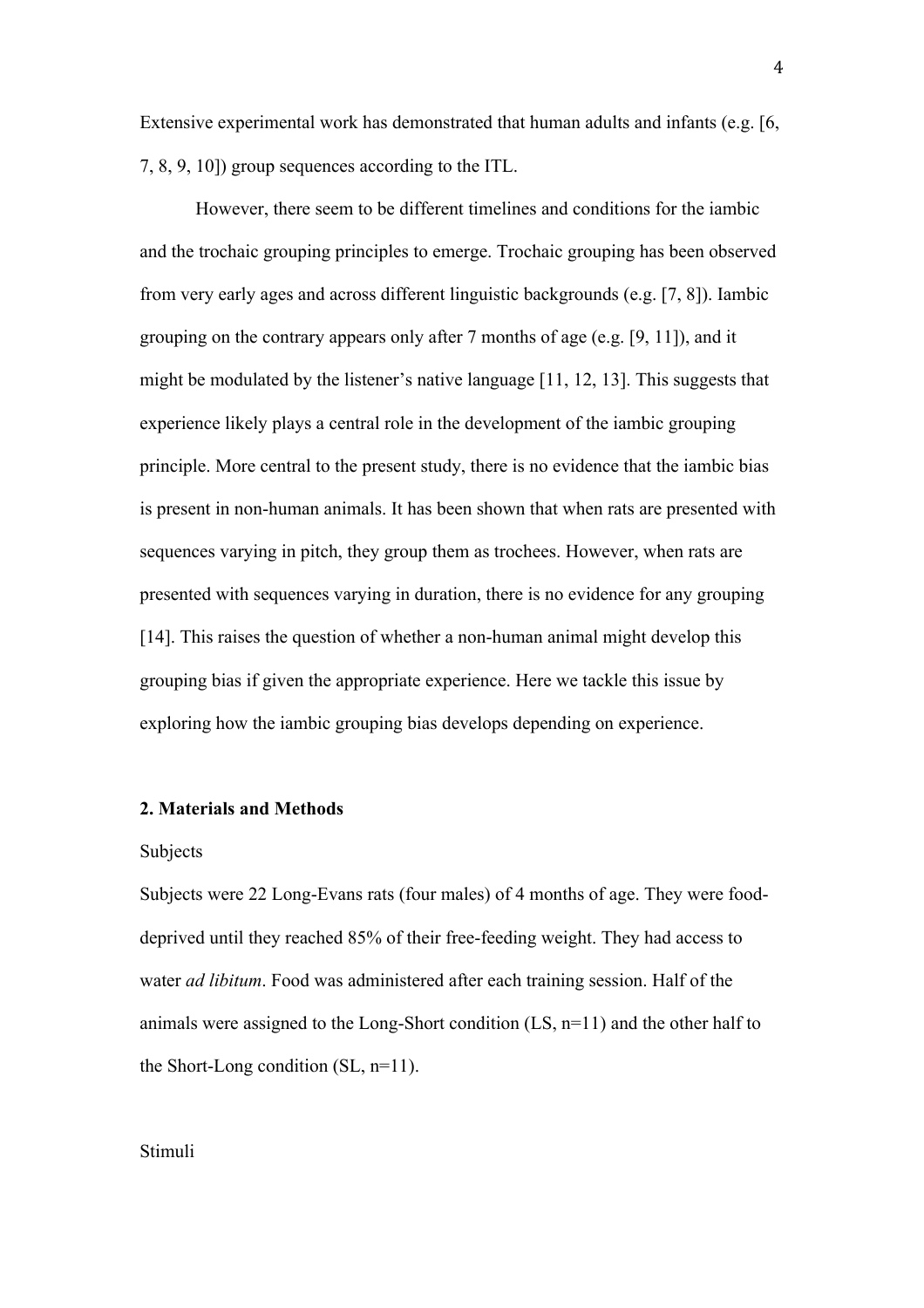Stimuli were sixteen Alternating (AS) and 16 Random Sequences (RS). AS were composed by the concatenation of 16 pure tones with a fundamental frequency of 440 Hz each. AS alternated short (200 ms) and longer tones (350, 400, 450 or 500 ms; see figure 1), resulting in sequences such as (in ms) 200-350-200-500-200-400-200-450- 200-500-200-400-200-450-200-350. Half of the AS started with a short tone, and half with a long tone. The same tones were combined at random to form the RS. In Random Sequences there was no systematic alternation of short and long tones (e.g., 450-500-200-350-200-200-200-200-450-400-400-200-500-350-200-200). Tones in all sequences were separated by 200 ms. Every sequence lasted 8 sec and was faded 1 sec both at its onset and at its offset. This made individual tones at the beginning and at the end of the sequences gradually more and less noticeable, respectively. We also created eight tone pairs. There were four short-long pairs (420-525, 420-630, 420- 735, 420-840 Hz), and four long-short pairs (525-420, 630-420, 735-420, 840-420 Hz). Four of these pairs were used during familiarization (short-long 420-525, 420- 735; long-short 525-420, 735-420). The remaining four were used during the test. All tones were synthesized with Amadeus II software at a sampling rate of 44.1 KHz, and a sampling size of 16Bit. Fundamental frequency and duration of all tones are within the range that rats can easily perceive (e.g. [15]).

#### Apparatus

For each experimental session, rats were placed in response boxes. A computer using a custom made program presented the stimuli, recorded the lever-press responses, and provided reinforcement. A Pioneer Stereo Amplifier A-445 and an E. V. (s-40) speaker, located beside each box, were used to present the stimuli.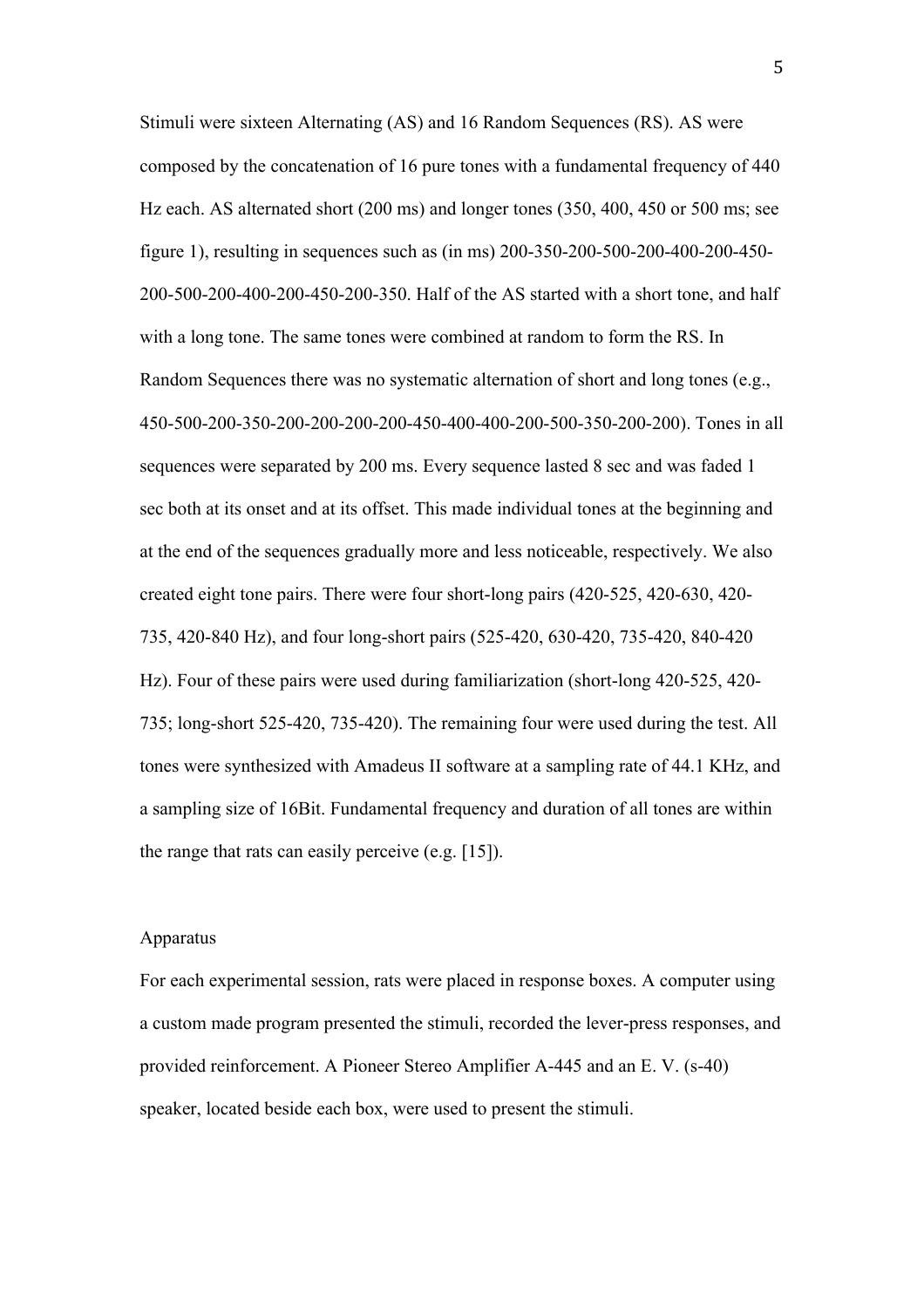#### Procedure

Before the experiment began, rats were trained to press a lever to obtain food pellets. When the rats reached stable response rates, we started the discrimination training. The discrimination training consisted of 30 sessions, 1 session per day. During each training session, rats were placed individually in a response box. At the beginning of each session, they were familiarized with two pairs of tones (two short-long tone pairs for the animals in the SL Condition, and two long-short tone pairs for the animals in the LS Condition). Each pair was repeated 10 times, for a total of 20 presentations balanced across pairs. There was an inter-pair interval of 30 sec. No food was delivered during familiarization with the pairs of tones. The purpose of this familiarization phase was to provide the animals with the experience of a regular group of tones (either short-long or long-short, depending on the condition). After familiarization, thirty-two sequences (16 AS and 16 RS) were presented with an intersequence interval of 60 sec. The sequence presentation was balanced within each session so that no more than 3 sequences of the same type would be presented in a row. Every time an AS was presented, food was delivered after lever pressing responses. No food was delivered, no matter how often the rat pressed the lever, after the presentation of RS.

After 30 training sessions a test session was run. Instead of sequences, four new pairs of tones were presented (two short-long and two long-short pairs). These pairs were different from those used during familiarization. Each pair was presented twice, so the test session consisted of eight test trials. Pair presentation was randomized with the only restriction that no more than two pairs of the same type were presented in a row. As in the training phase, there were 60 sec between the presentations of each pair. Food was delivered after both short-long and long-short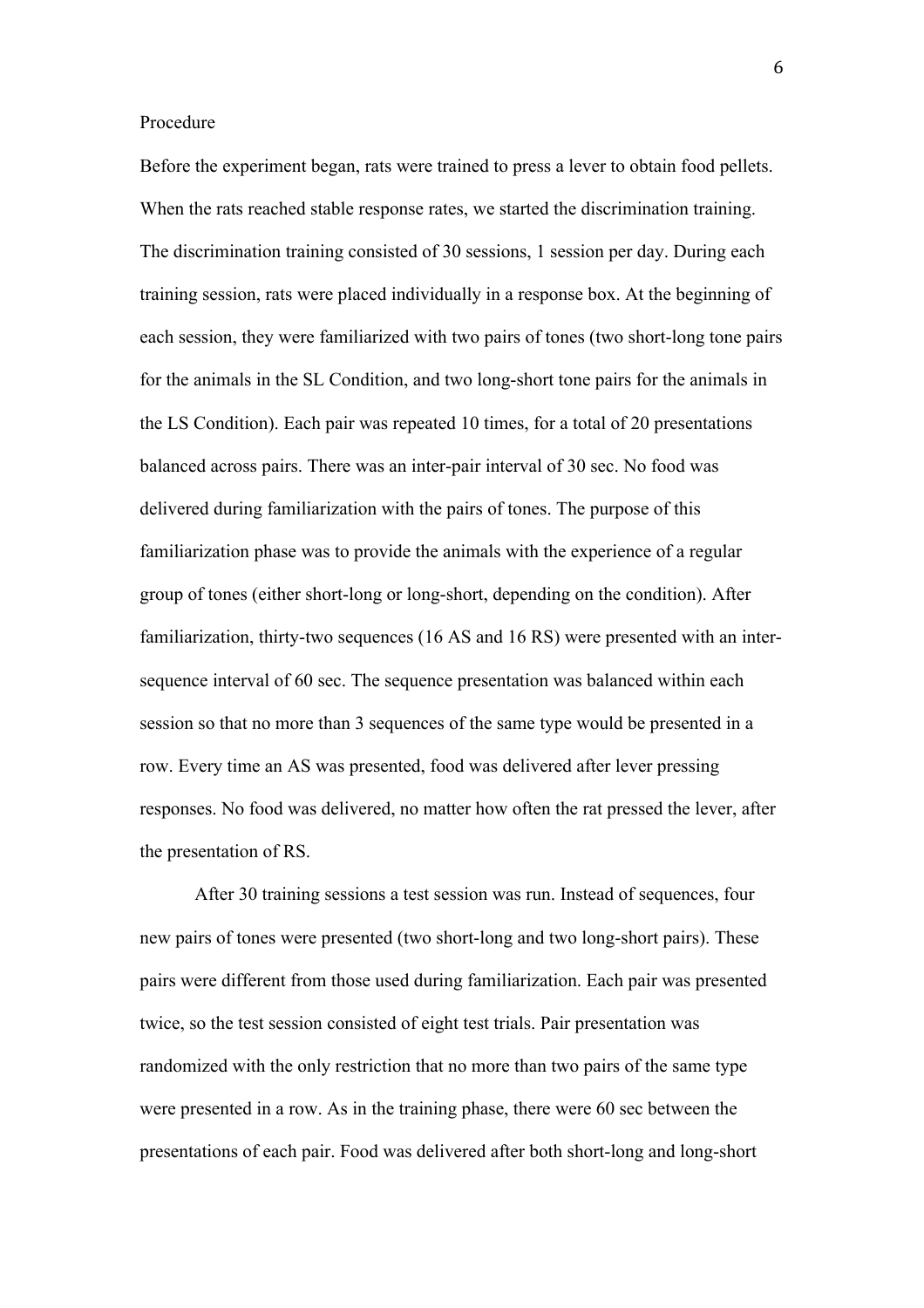pairs. All experimental procedures were conducted in accordance with Catalan, Spanish and European guidelines and received the necessary ethical approval by the ethical committee from the Universitat Pompeu Fabra and the Generalitat de Catalunya (protocol number 7872).

### **3. Results**

Animals learned to discriminate between AS and RS during training. An analysis of variance with the factors Familiarization condition (Long-Short, Short-Long) and Sequence (AS, RS), showed differences between sequences (F(1, 116)=72.82, p<0.005), but no differences between either familiarization conditions (F(1, 116)=0.159, p=0.69), or interaction between them (F(1, 116)=0.221, p=0.639). A different pattern emerged during test. An analysis of variance with the factors Familiarization condition (Long-Short, Short-Long) and Type of test (Long-Short, Short-Long) revealed no main effects (Familiarization Condition: F(1, 20)=0.036,  $p=0.85$ ; Type of test: F(1, 20)=0.24,  $p=0.62$ ). However, we observed a significant interaction between the factors  $(F(1, 20)=11.23, p<0.005)$ ; see figure 2). For rats familiarized with the long-short pairs of tones, the mean number of responses to longshort test pairs was higher (M=40.6, SD=6.88) than the mean number of responses to short-long test pairs (M=35.66, SD=9.19;  $t(10)=2.35$ ,  $p<0.05$ ). Conversely, for rats familiarized with the short-long pairs of tones, the mean number of responses to short-long test pairs was higher (M=39.25, SD=10.47) than the mean number of responses to long-short test pairs (M=35.57, SD=10.05; t(10)=2.47, p<0.05). That is, the animals seemed to develop an experience-dependent grouping bias based on the regularities presented during familiarization.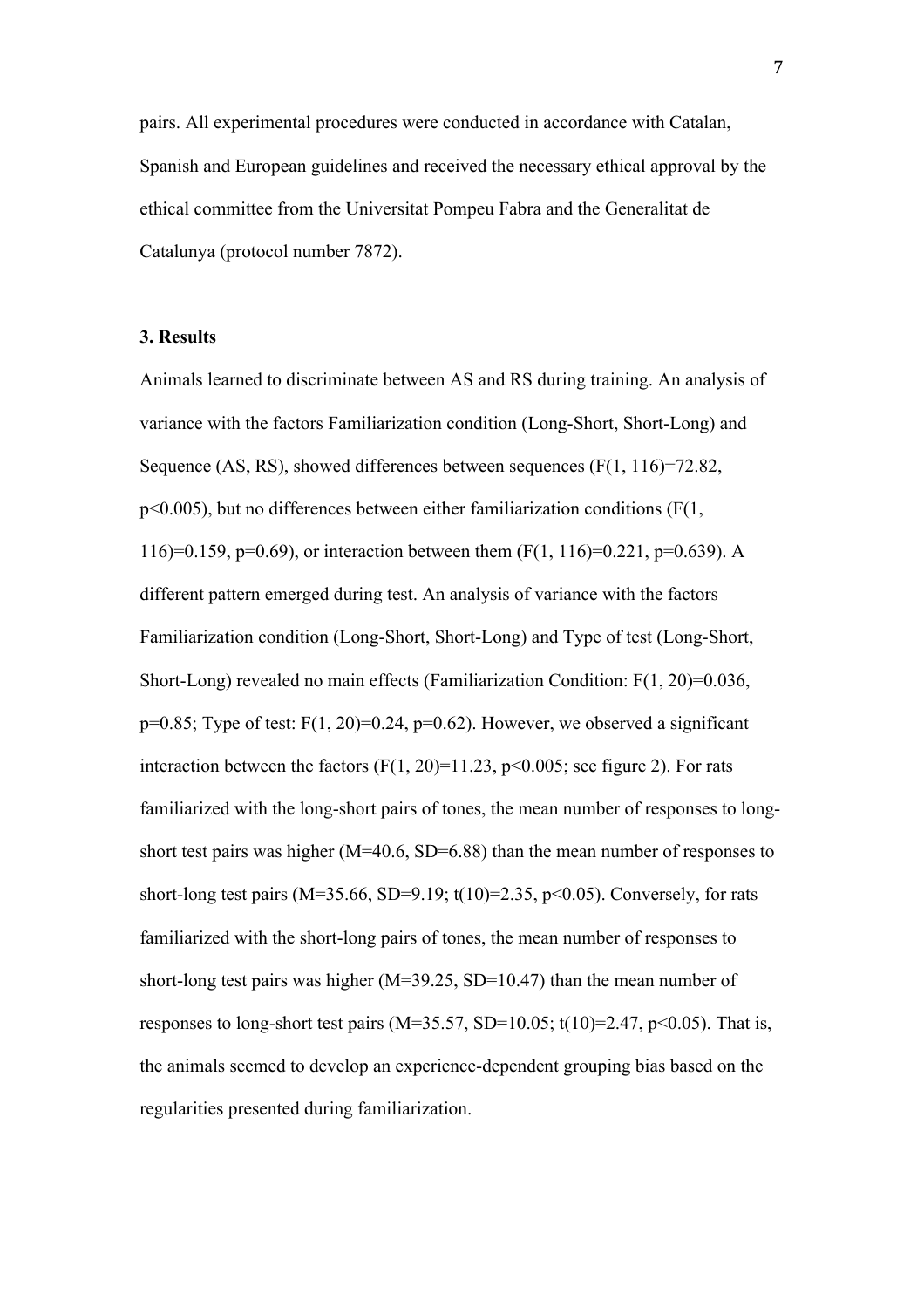One could argue that the differences observed during test are not related to the development of a grouping strategy by the animals, but instead reflect a simple effect of familiarity with the set of tone pairs (either long-short or short-long) that were presented before training. However, this is unlikely to be the case, because the specific tones used during test were different from those used during training. But it is possible that the animals learned the relation between the tones (strong-weak or weakstrong) that were presented during familiarization, and that they were just responding more to more familiar relations. In this case, reinforcement during AS would not have been relevant for the pattern of responses observed during test. To explore this possibility we ran a control experiment. This was identical to the previous experiment, except that RS were reinforced rather than AS. This was done so that it was not possible to establish a link during training between coherent groups (either long-short or short-long) and food delivery. New animals (n=20, half for each condition) were assigned to the LS and to the SL familiarization conditions. The animals learned to discriminate between AS and RS  $(F(1, 116)=52.47, p<0.005)$ during training, with no differences across familiarization conditions (F(1, 116)=0.118, p=0.732). However, during the test, there were also no differences in responses across familiarization conditions  $(F(1, 18)=0.046, p=0.833)$ , types of test  $(F(1, 18)=1.228, p=0.282)$ , or interactions among them  $(F(1, 18)=0.085, p=0.774)$ . The animals did not show any differences in responding to long-short or short-long test pairs in this control experiment, independently of the condition (LS condition: t(9)=0.492, p=0.634; SL condition:  $t(9)=1.25$ , p=0.242). When compared with the results from the previous experiment, we observed a difference between them (F(1, 38)=7.678, p<0.01). More importantly, there was an interaction between experiment and familiarization condition  $(F(1, 38)=4.139, p<0.05)$ ; while test responses were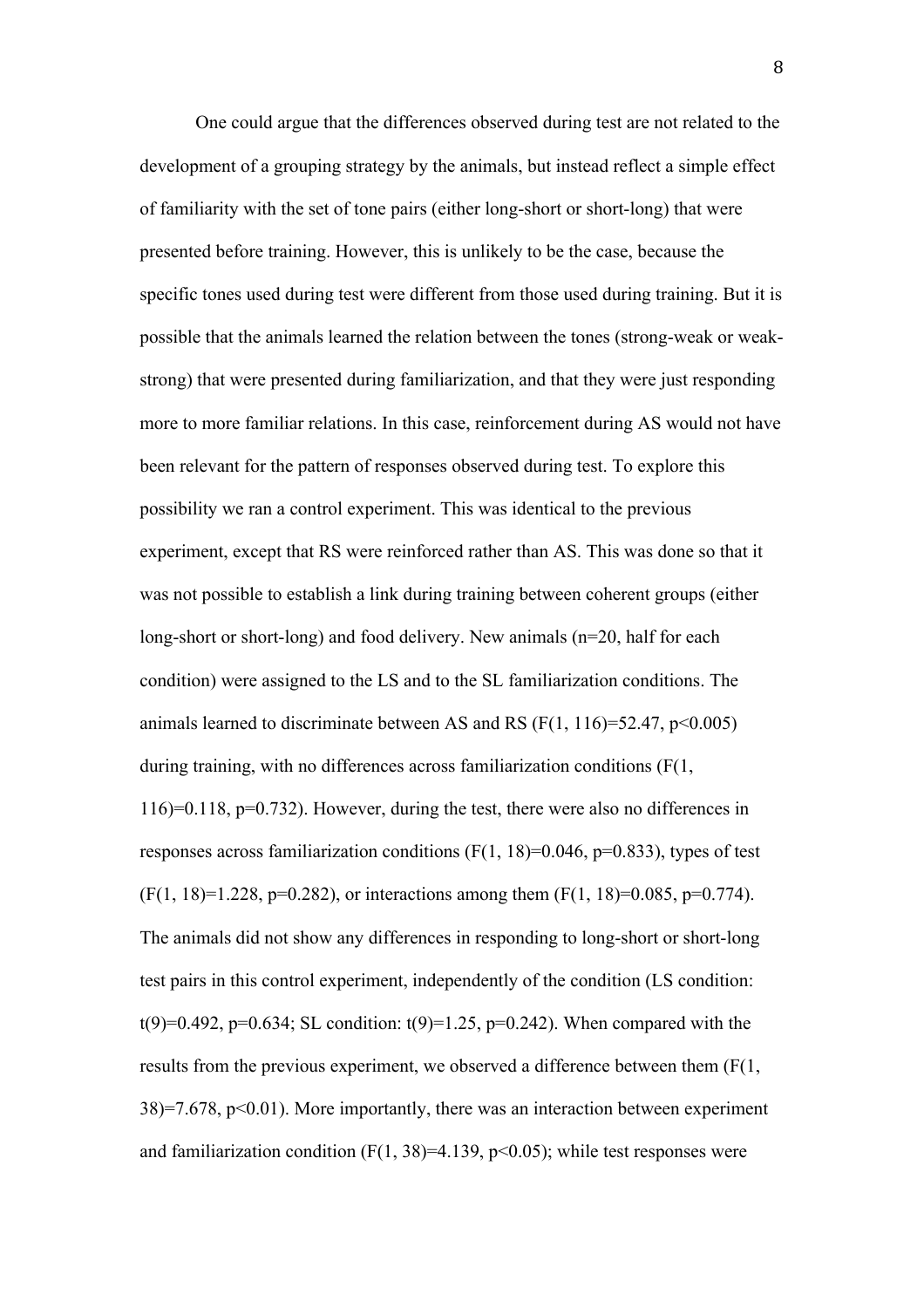modulated by familiarization condition in the first experiment, no modulation was observed in the control experiment. Thus, our results demonstrate that familiarization by itself does not lead to differential responding to test pairs. It is only when animals are reinforced for responding to specific alternating sequences that familiarized tone pairs become relevant.

#### **4. Discussion**

We explored how experience might modulate the emergence of a grouping bias in a non-human animal. The results suggest that passive exposure to a regular pattern (either strong-weak or weak-strong sound pairs) leads animals to consistently group sequences varying in duration as either strong-weak or weak-strong, depending on familiarization. Research on the ITL in humans suggests that linguistic experience modulates how sequences varying in duration are grouped. While speakers of languages such as English or Spanish show a consistent weak-strong grouping bias, speakers of languages such as Japanese of Basque do not [11, 12, 13]. To the best of our knowledge, no strong-weak grouping bias has been reported in humans for sequences varying in duration (although there is a trend in this direction for Japanese speakers in the study by Iversen and collaborators [12]). Thus, speakers of verb – object languages might be directed to iambic grouping biases by experience with their language of exposure. Rats are very good subjects to address questions about the role of experience in the development of acoustic biases. They are non-human animals that do not use complex interspecific vocalizations as a mean of communication. They thus do not have extensive experience in producing or processing biologically relevant sounds that might give rise to the iambic grouping bias. In fact, when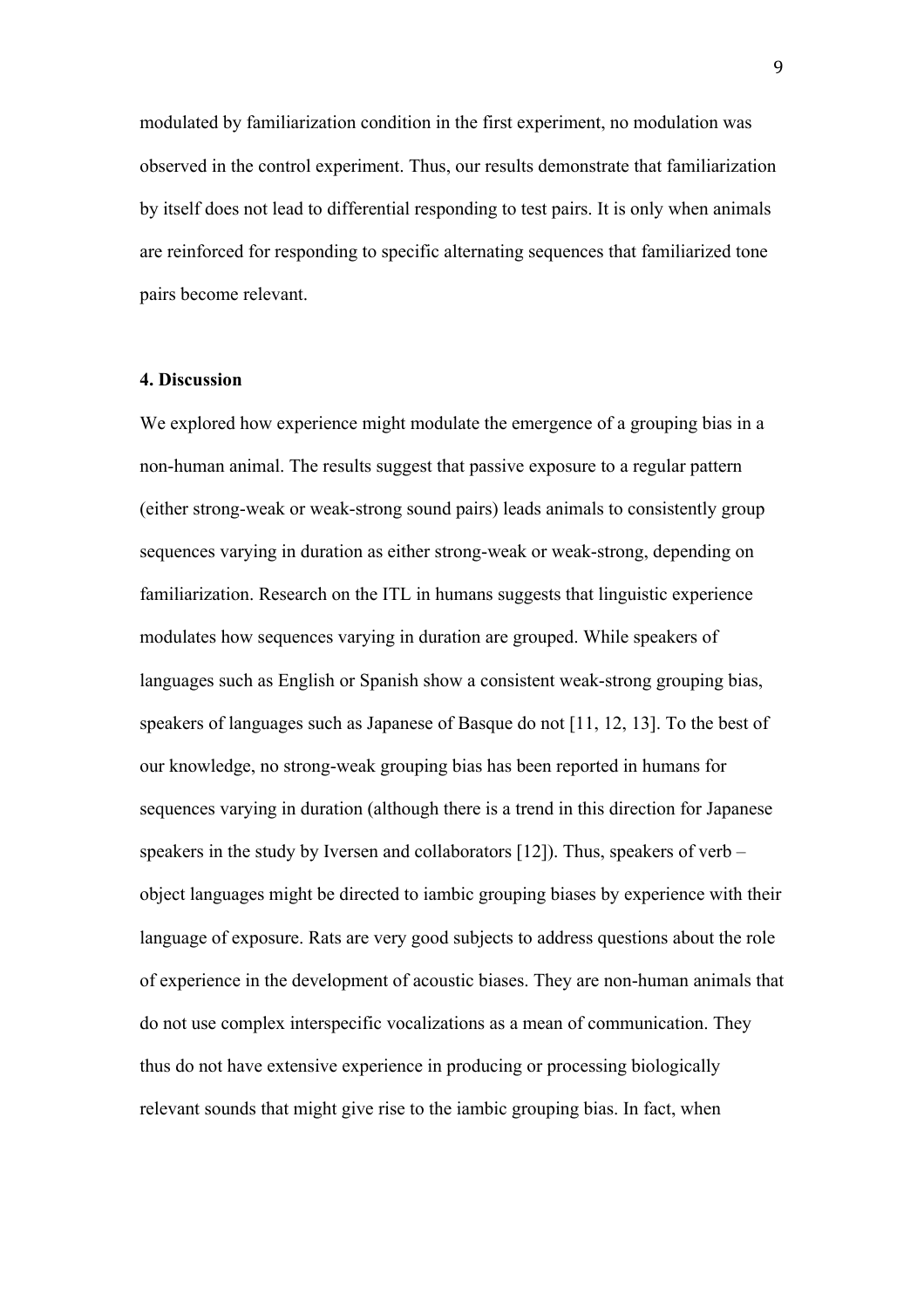presented with sequences varying in duration, they do not tend to group them consistently without the kind of pre-exposure presented here [14].

Human and non-human animals share a wide variety of perceptual abilities that have been shown to lay the foundations for highly complex tasks. These include the ability to detect both affixation-like patterns [16] and long-distance dependencies [17]. A key issue is thus to understand the relevant variables that allow the development of such seemingly universal perceptual abilities. In this context, the present work highlights how experience might allow the emergence of grouping biases that are shared across distant species.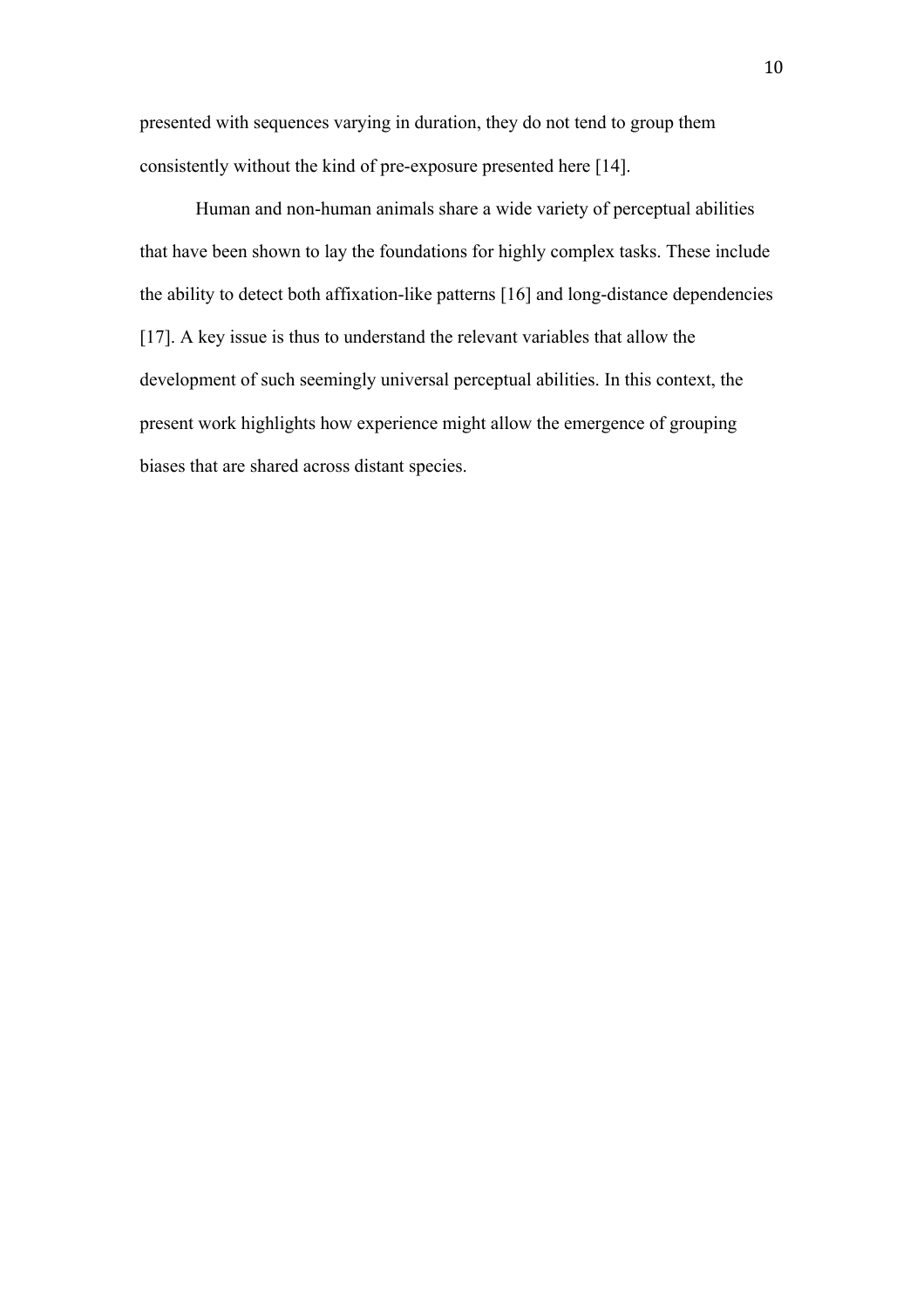#### **References**

1. Regolin, L. & Vallortigara, G. (1995). Perception of partially occluded objects by young chicks. *Percept Psychophys, 57,* 971-976.

2. Miller, C., Dibble, E., & Hauser, M. (2001). Amodal completion of acoustic signals by a nonhuman primate. *Nat Neurosci, 4,* 783-784.

3. Bolton, T. (1894). Rhythm. *Am J Psychol, 6,* 145-238.

4. Nespor, M., & Vogel, I. (2008). *Prosodic Phonology.* Dordrecht, The Netherlands: Foris.

5. Nespor, M., Shukla, M., van de Vijver, R., Avesani, C., Schraudolf, H., & Donati,

C. (2008). Different phrasal prominence realizations in VO and OV languages.

*Lingue e Linguaggio, 2*, 1–29.

6. Bhatara, A., Boll-Avetisvan, N., Unger, A., Nazzi, T., & Höhle, B., (2013). Native language affects rhythmic grouping of speech. *J Acoust Soc Am*, *134*, 3828-3843.

7. Bion, R., Benavides-Varela, S., & Nespor, M. (2011). Acoustic markers of prominence influence infants' and adults' segmentation of speech sequences. *Lang Speech, 54*, 123–140.

8. Hay, J. F., & Diehl, R. (2007). Perception of rhythmic grouping: Testing the Iambic/Trochaic law. *Percept Psychophys, 69*, 113–122.

9. Hay, J. F., & Saffran, J. R. (2012). Rhythmic grouping biases constrain infant statistical learning. *Infancy, 17*, 610-641.

10. Peña, M., Bion, R., & Nespor, M. (2011). How modality specific is the iambic– trochaic law? Evidence from vision. *J Exp Psychol Learn, Mem Cogn, 37*, 1199– 1208.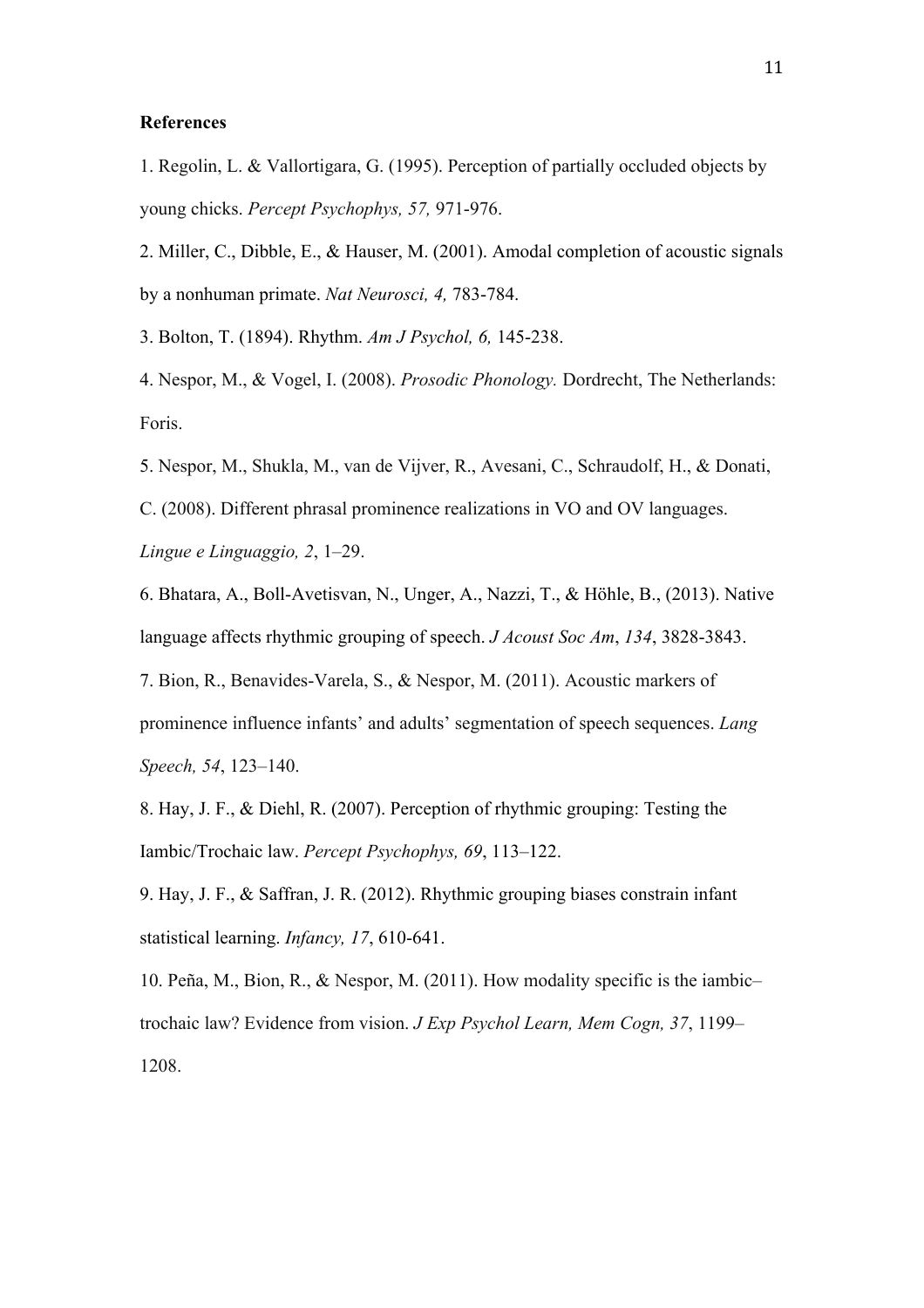11. Yoshida, K. A., Iversen, J. R., Patel, A. D., Mazuka, R., Nito, H., Gervain, J., & Werker, J. F. (2010). The development of perceptual grouping biases in infancy: A Japanese–English cross-linguistic study. *Cognition, 115*, 356–361.

12. Iversen, J. R., Patel, A. D., & Ohgushi, K. (2008). Perception of rhythmic grouping depends on auditory experience. *J Acoust Soc Am, 124*, 2263–2271.

13. Molnar, M., Lallier, M., & Carreiras, M. (2014). The amount of language exposure determines nonlinguistic tone grouping biases in infants from a bilingual environment. *Lang Learn, 64,* 45-64.

14. de la Mora, D., Nespor, M., & Toro, J.M. (2013). Do humans and non-human animals share the grouping principles of the Iambic – Trochaic Law? *Att Percept Psychophys*, 75, 92-100.

15. Kelly, J. B., Cooke, J. E., Gilbride, P. C., Mitchell, C., & Zhang, H. (2006). Behavioral limits of auditory temporal resolution in the rat: amplitude modulation and duration discrimination. *J Comp Psychol, 120*, 98–105.

16. Endress, A., Cahill, D., Block, S., Watumull, J., & Hauser, M. (2009). Evidence of an evolutionary precursor to human language affixation in a non-human primate. *Biol Lett,* doi: 10.1098/rsbl.2009.0445.

17. Ravignani, A., Sonnweber, R., Stobbe, N., & Fitch, T. (2013). Action at a distance: Dependency sensitivity in a New World primate. *Biol Lett, 9,* 20130852.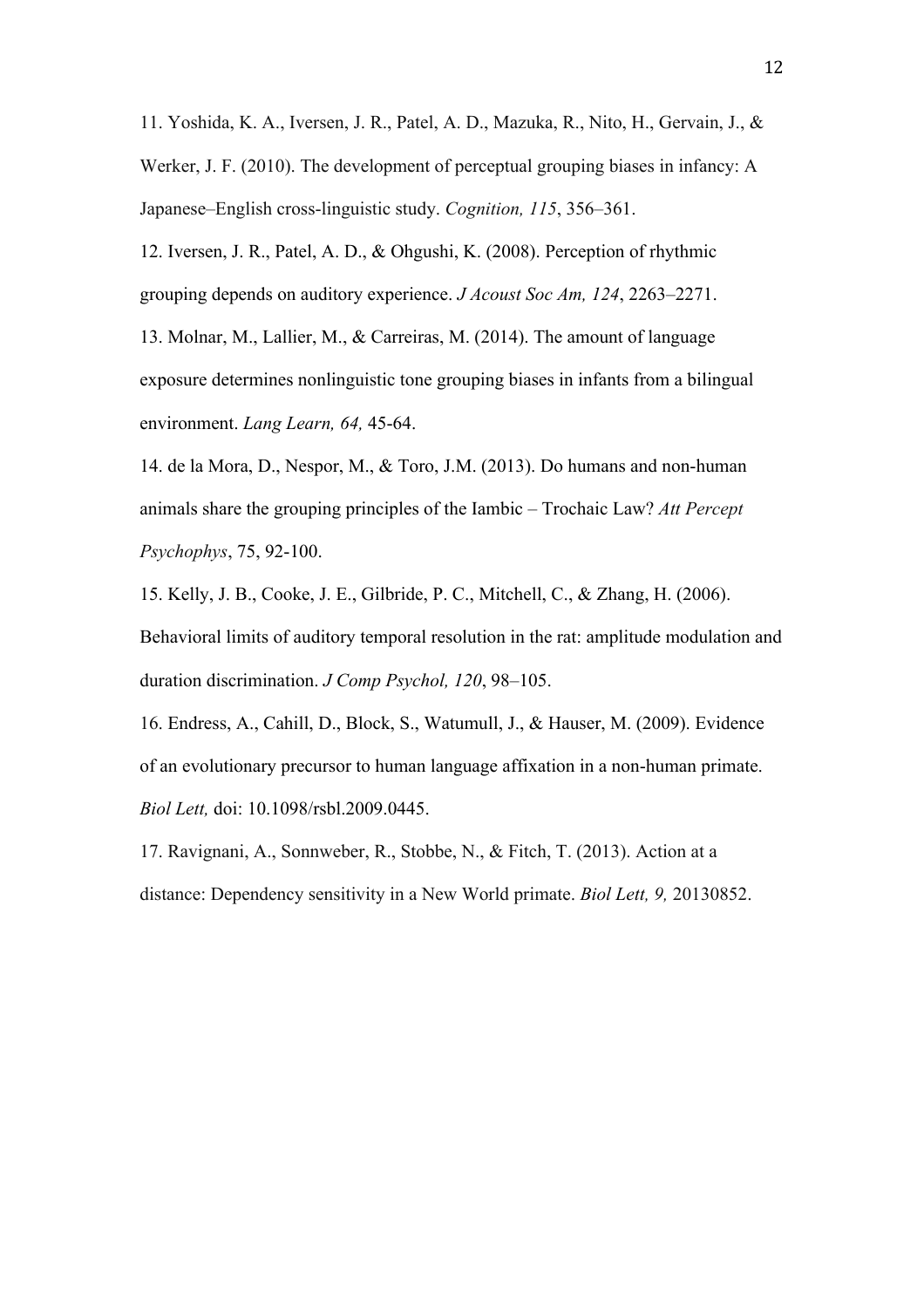## **Funding statement**

Research funded by the European Research Council, ERC grant agreement n° 269502 (PASCAL) to MN; and ERC grant agreement n° 312519 to JMT.

## **Competing interests**

We have no competing interests.

## **Authors' contributions**

JMT and MN designed the study. JMT ran the experiments. JMT and MN wrote the manuscript.

# **Ethical approval**

All experimental procedures were approved by the ethical committee from the Universitat Pompeu Fabra and the Generalitat de Catalunya (protocol number 7872).

## **Data accessibility**

The datasets supporting this article have been uploaded as Supplementary Material.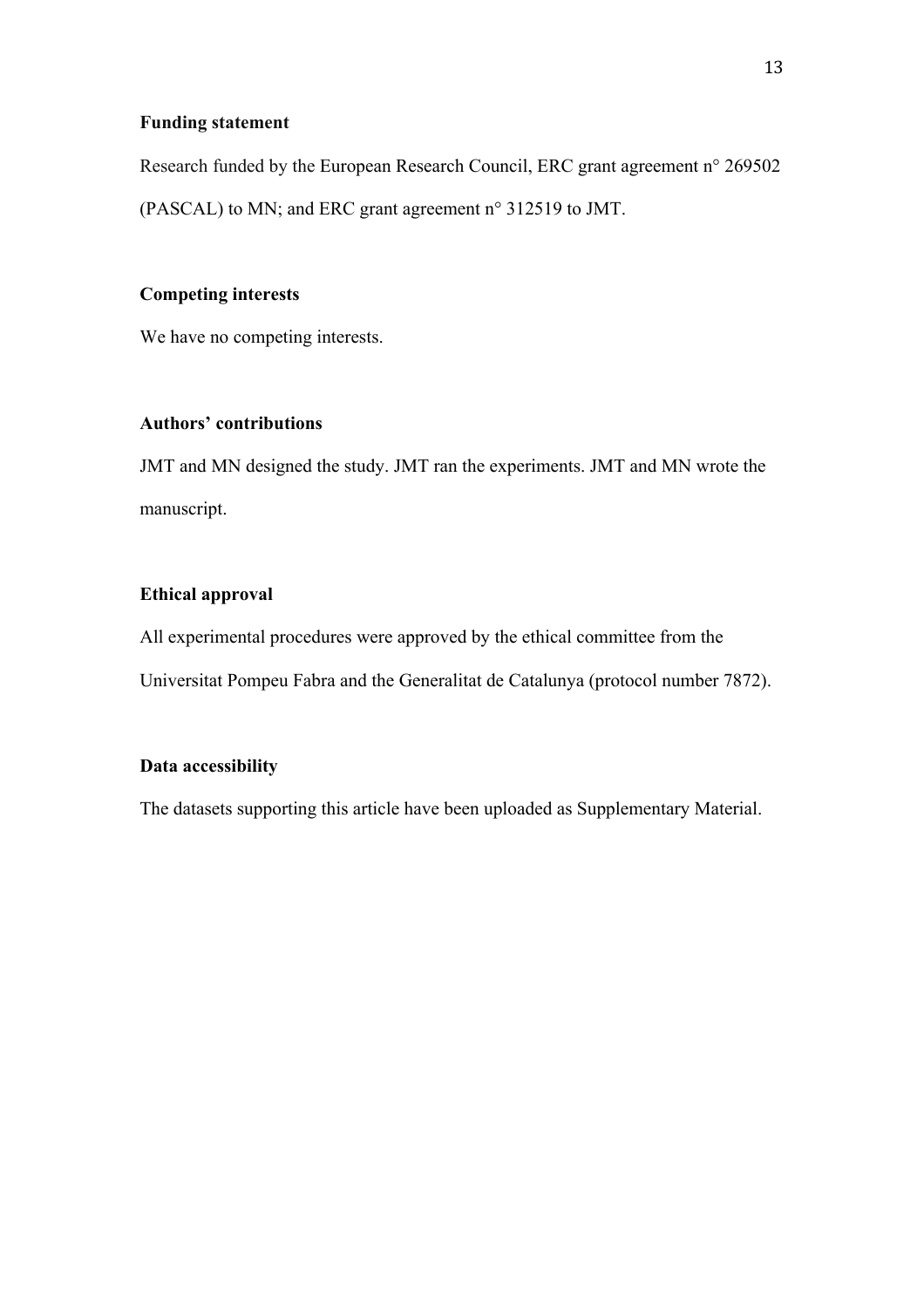

Figure 1.

Schematic organization of short and long tones on alternating, random and test sequences.